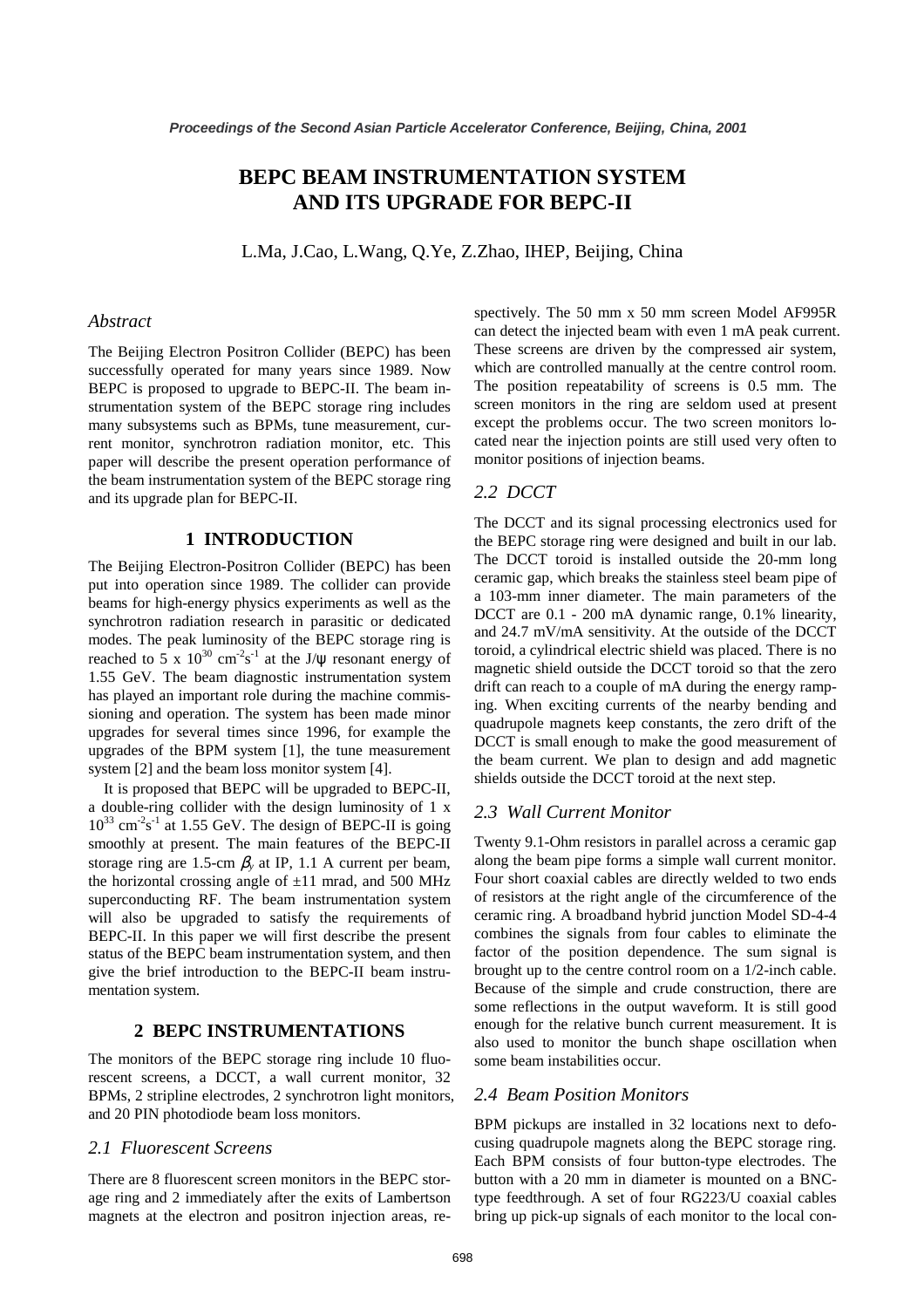trol room where the signal processing electronics is located. The lengths of cables vary from 60 to 90 meters depending on locations of the monitors in the ring. The relative attenuations of four cables for each monitor have been carefully measured and saved into computer.

In order to improve the measurement resolution and reduce the measurement time, the hardware and software of the BPM system had been partially modified in 1996 [1]. The BPM processing electronics and the measurement behavior can be fully controlled by a personal computer in the local control room. The short-term reproducibility of measurements is improved from larger than 20 µm to 10 µm. The measurement time for scanning all 32 BPMs is reduced from 50 seconds to 11 seconds. The dynamic rang of the system is 81 dB and the minimum measurable beam intensity is less than 0.5 mA. The reliability of the measurement is guaranteed by the self-consistency check. The absolute beam position of each BPM with respect to the magnetic center of the adjacent quadrupole magnet is determined directly with the beam.

### *2.5 Stripline Electrodes*

Two identical 4-stripline electrode monitors were built for the tune measurement, one is used as the shaker and another as the receiver. Each electrode is made of a stainless steel plate with 27 mm in width, 1 mm in thickness and 277 mm in length. Four electrodes are mounted on a vacuum chamber, which has the circular cross section with a 103-mm inner diameter, at right angle around the chamber wall. Each end of an electrode has a feedthrough with a N-type connector. Signals from electrodes are brought up to the centre control room on eight 1/2-inch cables Model LDF4-50A. The signal processing electronics and a spectrum analyzer are located in the centre control room.

The BEPC tune measurement system has been upgraded by replacing the original TEK 7L5 spectrum analyzer with the HP3588A spectrum analyzer and by using a PC in the system [2]. This upgrade has lead to an increase in the measurement speed and resolution. The resolution of the system can reach the order of  $10^{-4}$  in tune and the dynamic rang is 0.4 - 40 mA.

#### *2.6 Synchrotron Light Monitors*

Two primary flat and optically polished mirrors in the vacuum chamber, one each for the positron and electron beams, are made of Cu coasting with gold. The visible part of the synchrotron radiation is reflected horizontally through the side window by the water-cooled mirror and then directed vertically by a remote controllable mirror to the optical building where contains an optical table, diagnostic instruments and the work space. Those diagnostic instruments include a CCD camera providing the image of the beam transverse profile on a TV monitor, a lens system focusing the synchrotron light onto a solid state scanned photodiode arrays to obtain the beam height or width, a streak camera system to measure the bunch length for a single pass, and a two-dimensional position sensing photo-detector to monitor the drift of the beam position.

Two new optical tables have been put into use since 1998. The surface area of the optical table is 1.81 x 1.2  $m<sup>2</sup>$  and is more than 5 times as large as the area of the original optical table. Almost all measurement subsystems were modified during the period from 1996 to 1998 [3]. These modifications have improved the performance of the synchrotron radiation monitoring system and are very useful for the overall machine operation and machine studies.

# *2.7 Beam Loss Monitors*

The beam loss phenomena are frequently observed in the BEPC storage ring, especially when BEPC operates in the dedicated synchrotron radiation mode. The beam loss monitors (BLMs) have been developed for detecting and locating any possible excessive beam loss in the ring [4]. At present the BLM system, which is based on the CAN field-bus, includes 20 PIN photodiode beam loss detectors and is able to detect the small beam losses along the storage ring. The system is easy to be extended. We can measure any interesting point in the ring by simply adding a new detector on the CAN bus.

# **3 PRELIMINARY CONSIDERATIONS OF BEPC-II INSTRUMENTATIONS**

It is proposed to upgrade BEPC to BEPC-II, a doublering electron positron collider. The conventional beam instrumentations in BEPC-II are similar to that used in BEPC, for example, the DCCT for the averaged beam current measurement, fluorescent screens for monitoring the injected beam position and profile, stripline electrodes for the tune measurement, the photon monitoring system which includes a CCD camera for monitoring the beam profile, solid state scanned photodiode arrays for measurements of the beam height and width, a streak camera for the single-pass measurement of the bunch length, and so on. Some monitor systems required for BEPC-II are quite different from that used in BEPC. These systems are described in detail below.

# *3.1 Bunch Current Monitor*

There are at least following two reasons for filling each ring with an equal population in all bunches: to optimize the beam-beam tune shift and to control the stability of individual bunches. This requirement makes it necessary to measure the beam current bunch-by-bunch and arises additional demands on the injection system.

The bunch current monitoring system first measures the relative intensity of each bunch through a pickup electrode, and then controls the beam pulse from the linac to be injected into the required bucket within 20 ms, which is the repetition period of the linac. The bunch current measurement is synchronized with the linac beam pulse at 50 Hz. Each measurement performs a series of the current